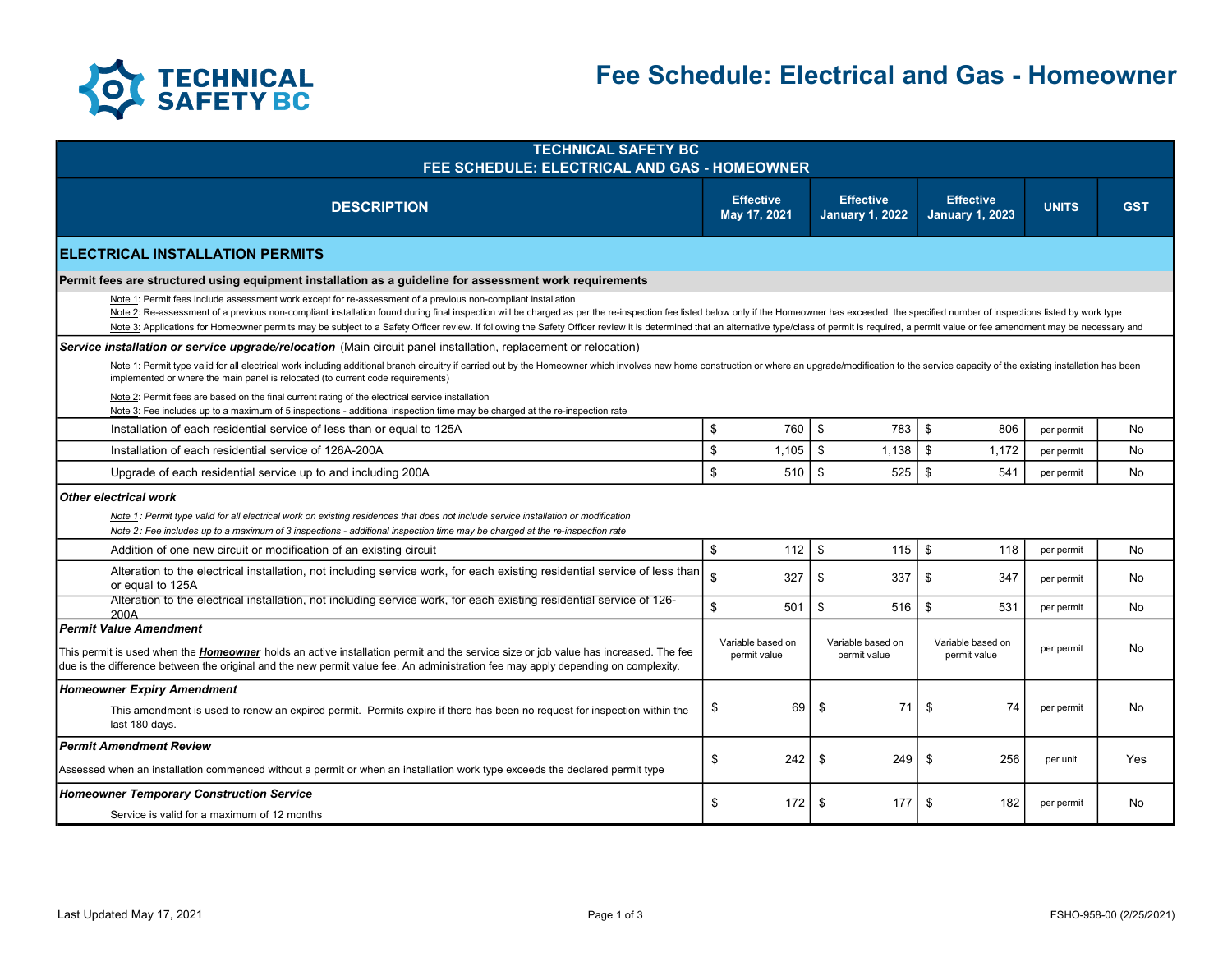

| <b>TECHNICAL SAFETY BC</b><br>FEE SCHEDULE: ELECTRICAL AND GAS - HOMEOWNER                                                                                                                                                                                                                                                                                                                                                                                                                                                                                                                                                                         |    |                                       |                                            |                                            |               |            |  |  |
|----------------------------------------------------------------------------------------------------------------------------------------------------------------------------------------------------------------------------------------------------------------------------------------------------------------------------------------------------------------------------------------------------------------------------------------------------------------------------------------------------------------------------------------------------------------------------------------------------------------------------------------------------|----|---------------------------------------|--------------------------------------------|--------------------------------------------|---------------|------------|--|--|
| <b>DESCRIPTION</b>                                                                                                                                                                                                                                                                                                                                                                                                                                                                                                                                                                                                                                 |    | <b>Effective</b><br>May 17, 2021      | <b>Effective</b><br><b>January 1, 2022</b> | <b>Effective</b><br><b>January 1, 2023</b> | <b>UNITS</b>  | <b>GST</b> |  |  |
| <b>GAS INSTALLATION PERMITS</b>                                                                                                                                                                                                                                                                                                                                                                                                                                                                                                                                                                                                                    |    |                                       |                                            |                                            |               |            |  |  |
| All permit fees include up to a maximum of two inspections. Additional inspections will be assessed the Homeowner Re-inspection fee. For any items being installed that are not included in this fee schedule,<br>please contact a gas contractor                                                                                                                                                                                                                                                                                                                                                                                                  |    |                                       |                                            |                                            |               |            |  |  |
| (a) Installation for a fully detached dwelling, single family dwelling                                                                                                                                                                                                                                                                                                                                                                                                                                                                                                                                                                             |    |                                       |                                            |                                            |               |            |  |  |
| (i) Installation or replacement of 1 or 2 appliances, including vent and gas piping                                                                                                                                                                                                                                                                                                                                                                                                                                                                                                                                                                | \$ | 134                                   | \$<br>138                                  | \$<br>142                                  | per permit    | No         |  |  |
| (ii) Installation or replacement of each additional appliance, including vent and gas piping                                                                                                                                                                                                                                                                                                                                                                                                                                                                                                                                                       | \$ | 65                                    | \$<br>67                                   | \$<br>69                                   | per appliance | No         |  |  |
| (iii) Installation or alteration of venting without appliances                                                                                                                                                                                                                                                                                                                                                                                                                                                                                                                                                                                     | \$ | 65                                    | \$<br>67                                   | \$<br>69                                   | per permit    | <b>No</b>  |  |  |
| (iv) Installation or alteration of gas piping without appliances                                                                                                                                                                                                                                                                                                                                                                                                                                                                                                                                                                                   | \$ | 53                                    | \$<br>55                                   | 56<br>\$                                   | per permit    | No         |  |  |
| (b) Installation for mobile homes                                                                                                                                                                                                                                                                                                                                                                                                                                                                                                                                                                                                                  |    |                                       |                                            |                                            |               |            |  |  |
| Connection of gas piping to a new or used certified mobile building with existing appliances                                                                                                                                                                                                                                                                                                                                                                                                                                                                                                                                                       | \$ | 101                                   | \$<br>104                                  | \$<br>107                                  | per permit    | No         |  |  |
| <b>IMISCELLANEOUS HOMEOWNER PERMIT FEES</b><br><b>Re-assessment Fees</b><br>Assessed in cases where a non-compliance is found during the final inspection and/or when a Homeowner does not respond to the non-compliance or expiry notification within the specified time as directed by the Safety Office                                                                                                                                                                                                                                                                                                                                         |    |                                       |                                            |                                            |               |            |  |  |
| <b>Re-assessment</b><br>This fee is applied in cases where a re-assessment is performed for a previous non-compliance found on the final inspection and the<br>homeowner has not provided evidence that the issue has been remedied. Additionally, re-assessment fees may be applied in cases<br>where the permit has expired and the homeowner has not responded to the expiry notification. Re-assessments are charged at the<br>equivalent of one hour at the standard Administration rate. If as a consequence of this re-assessment, the Safety Officer determines a<br>re-inspection is required, the re-inspection fee is applied as below. | \$ | 69                                    | 71<br>\$                                   | \$<br>74                                   | per permit    | Yes        |  |  |
| <b>Homeowner re-inspection</b><br>This fee is applied when an assessment of an expired permit or a previous non-compliance on the final inspection results in the Safety<br>Officer requiring a further inspection to be performed and/or when the number of inspections included in the permit fee has been<br>exceeded. Re-inspections are charged at the hourly Safety Services rate as outlined below (minimum one hour charge).                                                                                                                                                                                                               |    | <b>Safety Services Rate</b><br>$+GST$ | <b>Safety Services Rate</b><br>+GST        | <b>Safety Services Rate</b><br>+GST        | per hour      | Yes        |  |  |
| <b>Administration Fees</b>                                                                                                                                                                                                                                                                                                                                                                                                                                                                                                                                                                                                                         |    |                                       |                                            |                                            |               |            |  |  |
| All other administration tasks not listed above, including the following:<br>Custom reports and searches (could be assessed at Admin Hourly rate, depending on complexity)<br>Application for each copy of the certificate of inspection<br>Account/ownership changes/updates<br>٠                                                                                                                                                                                                                                                                                                                                                                 | \$ | 69                                    | \$<br>71                                   | \$<br>74                                   | per unit      | Yes        |  |  |